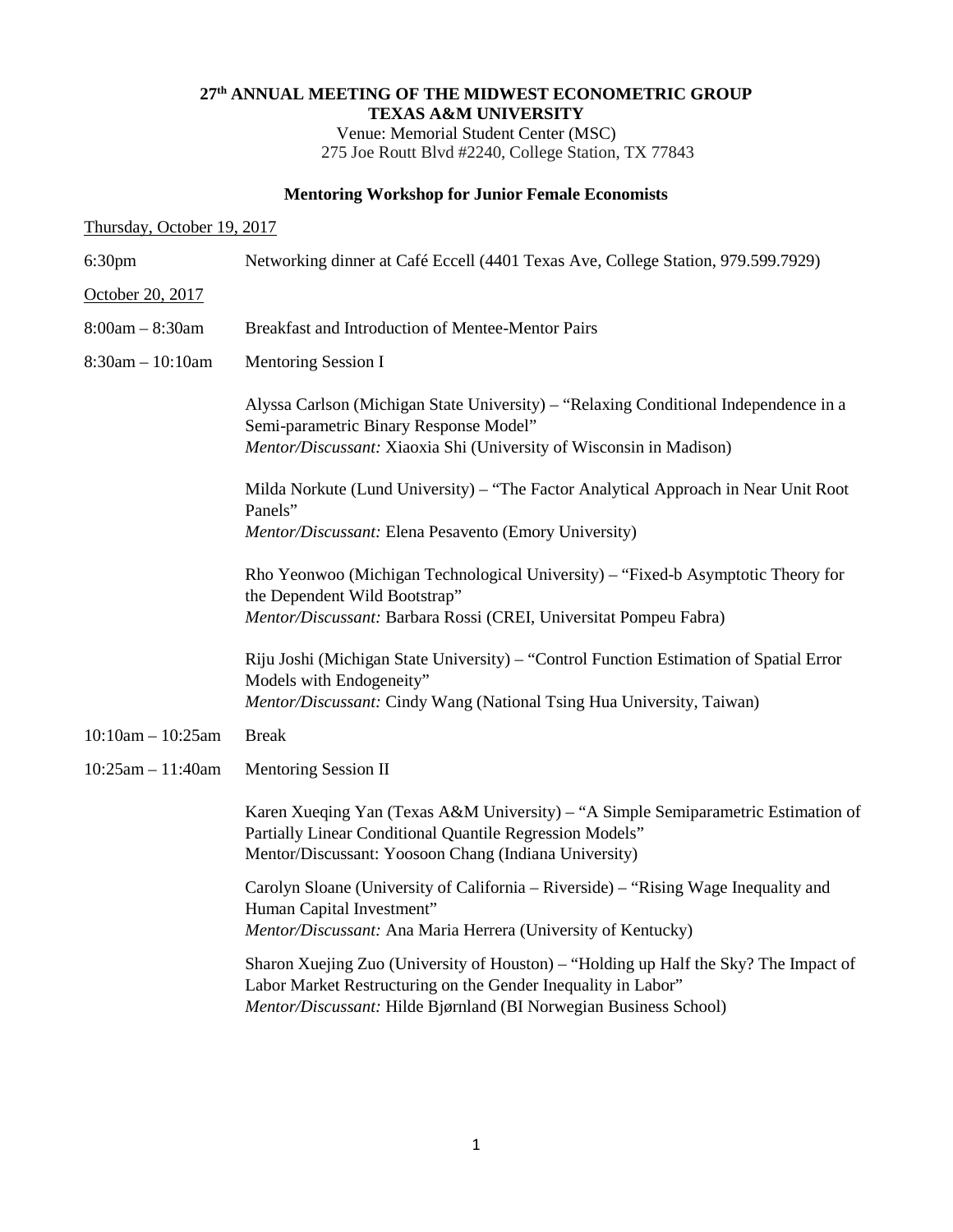## **Main Conference Program**

# Friday, October 20, 2017

| 11:15am-12:15pm                    | Registration and Lunch, MSC 2400 & 2401                                                                                                                                                                               |
|------------------------------------|-----------------------------------------------------------------------------------------------------------------------------------------------------------------------------------------------------------------------|
| 12:15pm-12:30pm                    | Introduction                                                                                                                                                                                                          |
| $12:30 \text{pm} - 1:45 \text{pm}$ | Keynote I, MSC 2400<br>Domenico Giannone, Federal Reserve Bank of New York<br>"Economic Predictions with Big Data: The Illusion of Sparsity"<br>Authors: Domenico Giannone, Michele Lenza, Giorgio Primiceri          |
| $1:45 \text{pm} - 2:00 \text{pm}$  | <b>Break</b>                                                                                                                                                                                                          |
| $2:00 \text{pm} - 3:45 \text{pm}$  | Parallels I                                                                                                                                                                                                           |
|                                    | <b>Empirical and Structural Models, MSC 2500</b><br>Chair: Zheng Li                                                                                                                                                   |
|                                    | "A Dynamic Discrete Choice Model of Reverse Mortgage Borrower Behavior"<br>Presenter: Jason Blevins (Ohio State University)<br>Authors: Jason Blevins, Wei Shi, Donald Haurin, Stephanie Moulton                      |
|                                    | "Subjective Beliefs and Dynamics of Drug Compliance"<br>Presenter: Yonghong An (Texas A&M University)<br>Authors: Yonghong An, Yingyao Hu, Jian Ni                                                                    |
|                                    | "Selective Entry in Auctions: Estimation and Evidence"<br>Presenter: Yunmi Kong (Rice University)<br>Authors: Yunmi Kong                                                                                              |
|                                    | "The Incentive Game under Target Effect in the Ride-Sharing Market: Theory and<br>Evidence"<br>Presenter: Zheng Li (North Carolina State University)<br>Authors: Xirong Chen, Zheng Li, Liu Ming, Weiming Zhu         |
|                                    | Commodity Prices and Macroeconomy, MSC 2501<br>Chair: Ana Maria Herrera                                                                                                                                               |
|                                    | "Dynamic Factors and Climate Uncertainty in Global Commodity Market"<br>Presenter: Kyungsik Nam (University of Missouri at Columbia)<br>Authors: Kyungsik Nam                                                         |
|                                    | "The Impact of U.S. Supply Shocks on the Global Oil Price"<br>Presenter: Thomas Gundersen (BI Norwegian Business School)<br><b>Authors: Thomas Gundersen</b>                                                          |
|                                    | "Supply Flexibility in the Shale Patch: Evidence from North Dakota"<br>Presenter: Hilde Bjornland (BI Norwegian Business School and Norges Bank)<br>Authors: Hilde Bjornland, Frode Martin Nordvik, Maximilian Rohrer |
|                                    |                                                                                                                                                                                                                       |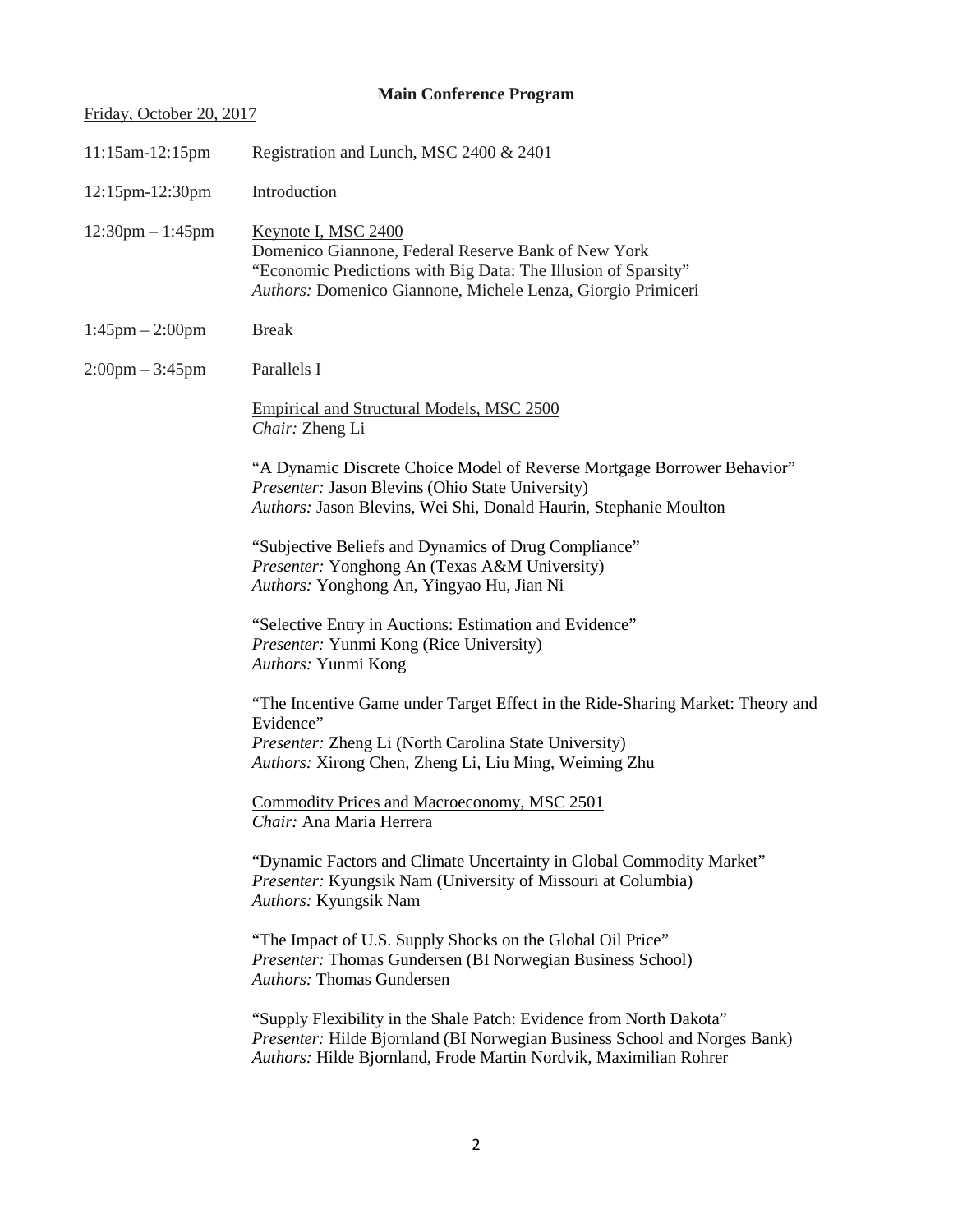"The Role of Oil Supply Shocks on the U.S. Economic Activity: What Have We Learned?" *Presenter:* Ana Maria Herrera (University of Kentucky) *Authors:* Ana Maria Herrera, Sandeep Kumar Rangaraju

Finance I, MSC 2502 *Chair:* Sung Je Byun

"Risk, Ambiguity, and Time-Varying Stochastic Volatility" *Presenter:* Hagen Kim (Texas A&M University) *Authors:* Hagen Kim, Joon Park

"Consumption CAPM under Heterogenous Preferences" *Presenter:* Min Cui (Indiana University) *Authors:* Yoosoon Chang, Min Cui, Joon Park

"Implied Volatility Estimation via L-1 Trend Filtering" *Presenter:* Pablo Crespo (City University of New York) *Authors:* Pablo Crespo, Ta-Cheng Huang

"Real Risk or Paper Risk? Mis-measured Factors, Granular Measurement Errors, and Empirical Tests" *Presenter:* Sung Je Byun (Federal Reserve Bank of Dallas) *Authors:* Sung Je Byun, Lawrence Schmidt

Semi- and Non-Parametric Models, MSC 2503 *Chair:* Nadine McCloud

"Inference in Non-Parametric/Semi-Parametric Moment Equality Models with Shape Restrictions" *Presenter:* Yu Zhu (Bank of Canada) *Authors:* Yu Zhu

"Relaxing Conditional Independence in a Semi-Parametric Binary Response Model" *Presenter:* Alyssa Carlson (Michigan State University) *Authors:* Alyssa Carlson

"Nonparametric Instrumental Variable Identification and Estimation of Binary Response Models"

*Presenter:* Samuele Centorrino (Stony Brook University) *Authors:* Samuele Centorrino, Jean-Pierre Florens

"Calculating Degrees of Freedom in Multivariate Local Polynomial Regression" *Presenter:* Nadine McCloud (University of the West Indies at Mona) *Authors:* Nadine McCloud, Christopher Parmeter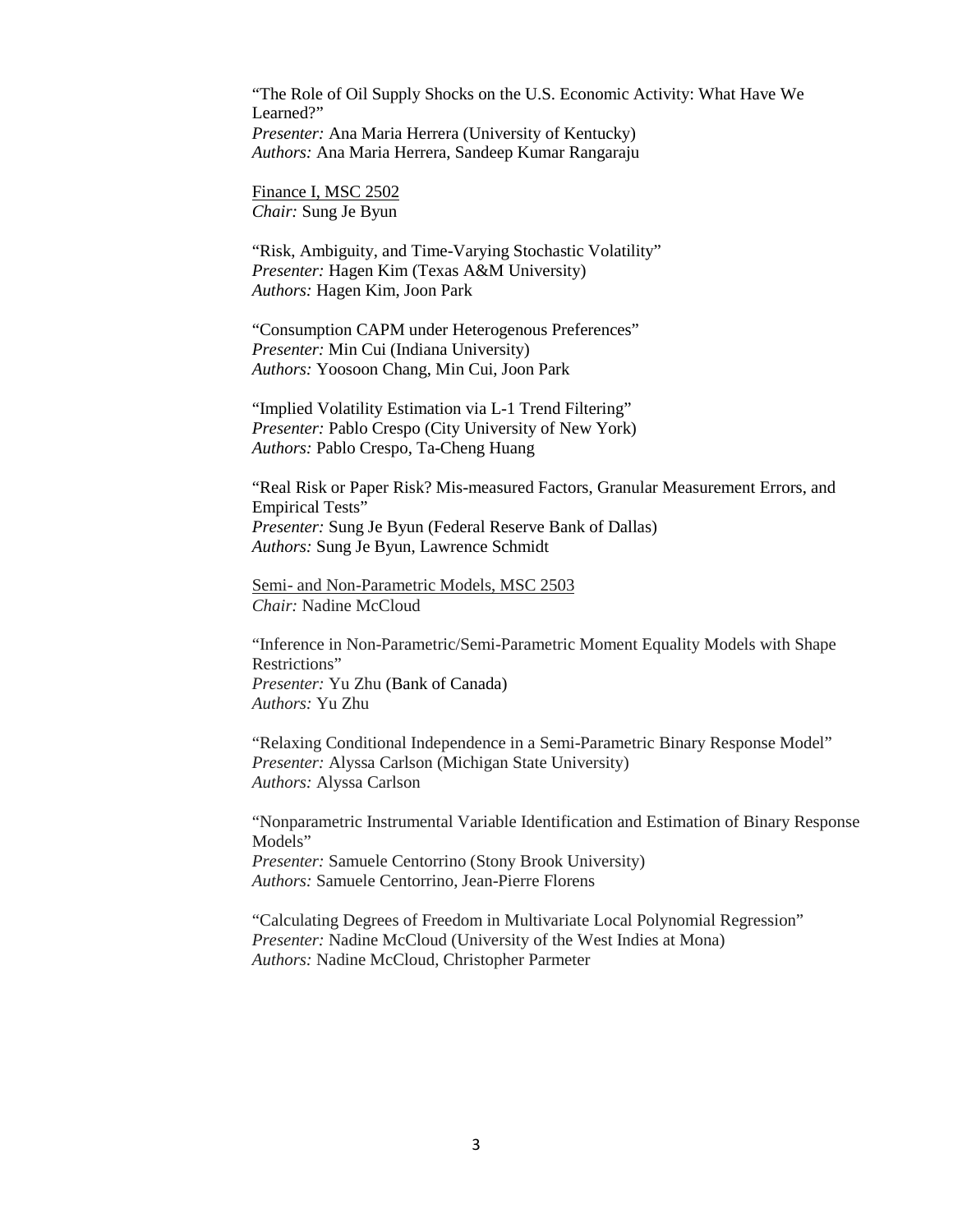|                                   | Inequality I, MSC 2504<br>Chair: Li Tan                                                                                                                                                             |
|-----------------------------------|-----------------------------------------------------------------------------------------------------------------------------------------------------------------------------------------------------|
|                                   | "Holding up Half the Sky? The Impact of Labor Market Restructuring on the Gender<br>Inequality in Labor"<br>Presenter: Xuejing Sharon Zuo (University of Houston)<br>Authors: Xuejing Sharon Zuo    |
|                                   | "Counterfactual Analysis of Intergenerational Income Mobility"<br>Presenter: Brantly Callaway (Temple University)<br>Authors: Brantly Callaway, Weige Huang                                         |
|                                   | "Is India's Largest Workfare Program Successfully Challenging it's Historical<br>Inequalities?"<br>Presenter: Kartik Misra (University of Massachusetts at Amherst)<br><b>Authors: Kartik Misra</b> |
|                                   | "Imputing Top-Coded Income Data in Longitudinal Surveys"<br>Presenter: Li Tan (University of Missouri at Columbia)<br>Authors: Li Tan                                                               |
| $3:45$ pm $-4:00$ pm              | <b>Break</b>                                                                                                                                                                                        |
| $4:00 \text{pm} - 5:45 \text{pm}$ | Parallels II                                                                                                                                                                                        |
|                                   | Identification in Economic Models, MSC 2500<br>Chair: Daiqiang Zhang                                                                                                                                |
|                                   | "Identification and Estimation of Electoral Model and Ballot Stuffing"<br>Presenter: Anastasia Burkovskaya (University of Sydney)<br>Authors: Anastasia Burkovskaya                                 |
|                                   | "An Empirical Study of College Admission with Endogeneous Priorities"<br>Presenter: Alper Arslan (Vanderbilt University)<br>Authors: Alper Arslan                                                   |
|                                   | "Multiple Treatments with Strategic Interaction"<br>Presenter: Sukjin Han (University of Texas at Austin)<br>Authors: Sukjin Han                                                                    |
|                                   | "Econometrics of Multi-Period Simple Contracts"<br>Presenter: Daiqiang Zhang (University at Albany, SUNY)<br>Authors: Yonghong An, Shengjie Hong, Daiqiang Zhang                                    |
|                                   | Macro-Finance, MSC 2501<br>Chair: Dennis Jansen                                                                                                                                                     |
|                                   | "What Drives Interbank Loans? Evidence from Canada"<br>Presenter: Narayan Bulusu (Bank of Canada)<br>Authors: Narayan Bulusu, Pierre Guérin                                                         |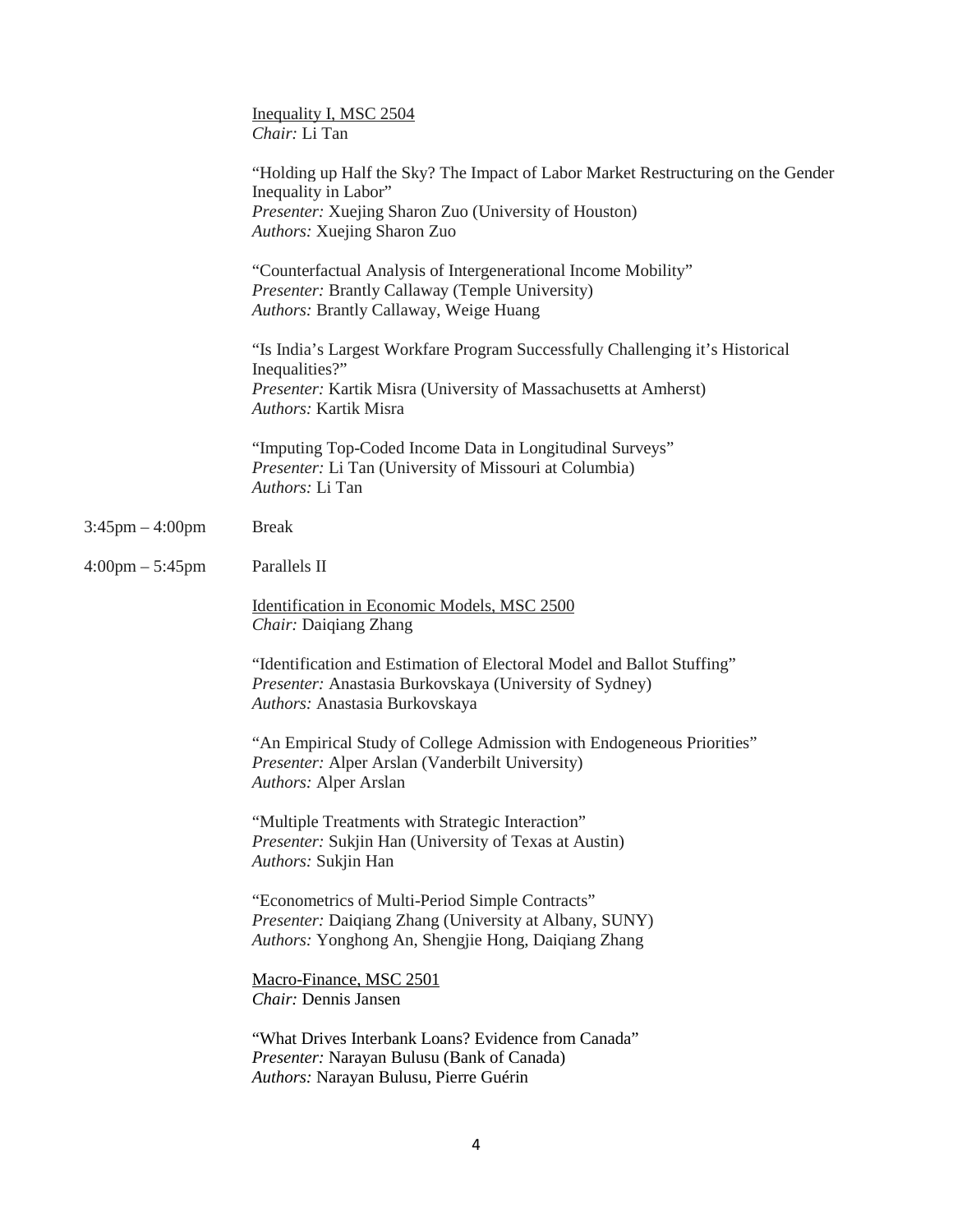"Sovereign Risk and Fiscal (In)attention: A Look at the U.S. State Default of 1840s" *Presenter:* Huixin Bi (Federal Reserve Bank of Kansas City) *Authors:* Huixin Bi, Nora Traum

"Understanding the Relationship between Public and Private Commercial Real Estate Markets" *Presenter:* N. Kundan Kishor (University of Wisconsin at Milwaukee) *Authors:* N. Kundan Kishor

"Housing Price Bubbles in the USA" *Presenter:* Dennis Jansen (Texas A&M University) *Authors:* Michael Bradley, Dennis Jansen

Models with Latent Variables, MSC 2502 Chair: Ta-Cheng Huang

"Control Function Estimation of Spatial Error Models with Endogeneity" *Presenter:* Riju Joshi (Michigan State University) *Authors:* Riju Joshi

"Misclassification Errors of Subjective Well-being: A New Approach to Mapping Happiness" *Presenter:* Yinjunjie Zhang (Texas A&M University) *Authors:* Yinjunjie Zhang, Zhicheng Phil Xu, Marco Palma

"Measurement Error without Exclusion: the Returns to College Selectivity and Characteristics" *Presenter:* Karim Chalak (University of Virginia) *Authors:* Karim Chalak, Daniel Kim

"Testing for Unobserved Heterogeneous Treatment Effects" *Presenter:* Ta-Cheng Huang (Texas A&M and Texas State Universities) *Authors:* Yu-Chin Hsu, Ta-Cheng Huang, Haiqiang Xu

Quantile Regressions, MSC 2503 *Chair:* Xueqing Karen Yan

"Smoothed Instrumental Variables Quantile Regression, with Estimation of Quantile Euler Equations" *Presenter:* David Kaplan (University of Missouri at Columbia) *Authors:* Luciano de Castro, Antonio Galvao, David Kaplan

"Nonparametric Tests for Significance of Variables in Quantile Regression Models" *Presenter:* Sungwon Lee (University of Texas at Austin) *Authors:* Sungwon Lee

"Common Correlated Effects Estimation of Heterogeneous Dynamic Panel Quantile Regression Models" *Presenter:* Carlos Lamarche (University of Kentucky) *Authors:* Matthew Harding, Carlos Lamarche, M. Hashem Pesaran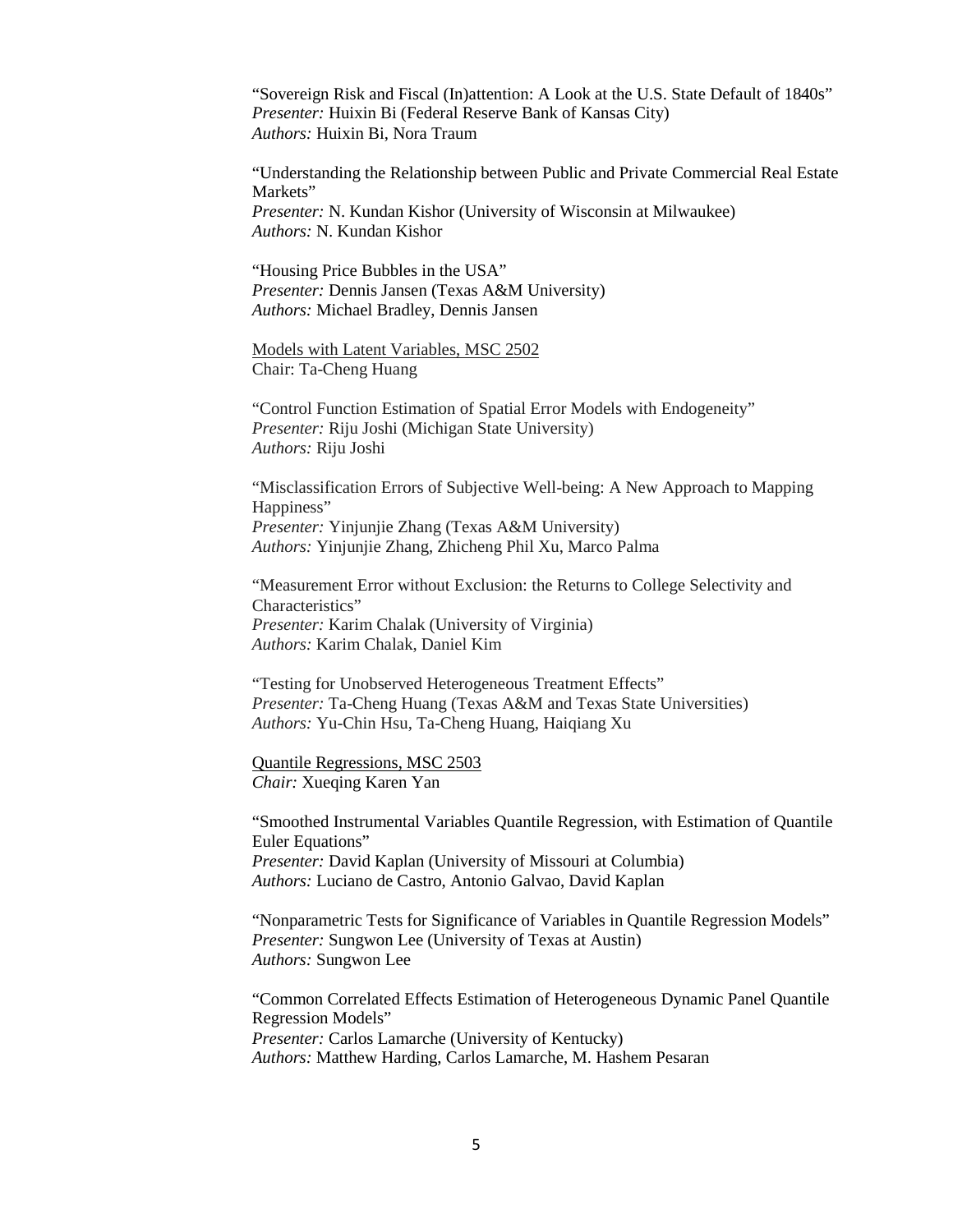|                                   | "A Simple Semiparametric Estimation of Partially Linear Conditional Quantile<br>Regression Models"<br>Presenter: Xueqing Karen Yan (Texas A&M University)<br>Authors: Xueqing Karen Yan                    |
|-----------------------------------|------------------------------------------------------------------------------------------------------------------------------------------------------------------------------------------------------------|
|                                   | Regime Switches and GMM, MSC 2504<br>Chair: Jungbin Hwang                                                                                                                                                  |
|                                   | "Regime Switches with Random Threshold - A General Framework in Nonlinear Time<br>Series Modeling"<br>Presenter: Peng Shen (Indiana University)<br>Authors: Joon Park, Peng Shen                           |
|                                   | "Asymptotic Properties of the Maximum Likelihood Estimator in Regime Switching<br>Econometric Models"<br>Presenter: Katsumi Shimotsu (University of Tokyo)<br>Authors: Hiroyuki Kasahara, Katsumi Shimotsu |
|                                   | "Inference for Iterated GMM under Misspecification and Clustering"<br>Presenter: Seojeong Lee (University of New South Wales)<br>Authors: Bruce Hansen, Seojeong Lee                                       |
|                                   | "Simple and Trustworthy Cluster-Robust GMM Inference"<br>Presenter: Jungbin Hwang (University of Connecticut)<br>Authors: Jungbin Hwang                                                                    |
| $6:00 \text{pm} - 7:00 \text{pm}$ | Reception                                                                                                                                                                                                  |
| 7:00 <sub>pm</sub>                | Dinner                                                                                                                                                                                                     |
|                                   | Both the dinner and the reception will take place in Statesmen I of the George hotel (180)<br>Century Square, College Station, 979.485.5368)                                                               |

# Saturday, October 21, 2017

| $8:30$ am – 9:45am     | Keynote II, MSC 2400<br>Barbara Rossi, ICREA-Universitat Pompeu Fabra, Barcelona GSE and CREI<br>"The Effects of Conventional and Unconventional Monetary Policy: A New<br>Identification Procedure"<br><i>Authors:</i> Atsushi Inoue, Barbara Rossi |
|------------------------|------------------------------------------------------------------------------------------------------------------------------------------------------------------------------------------------------------------------------------------------------|
| $9:45$ am $-10:00$ am  | <b>Break</b>                                                                                                                                                                                                                                         |
| $10:00$ am $-11:45$ am | Parallels III                                                                                                                                                                                                                                        |
|                        | Finance II, MSC 2400<br><i>Chair: Jing Li</i>                                                                                                                                                                                                        |
|                        | "Inference of Long-Run Predictability"<br>Presenter: Keli Xu (Indiana University)<br><i>Authors:</i> Keli Xu                                                                                                                                         |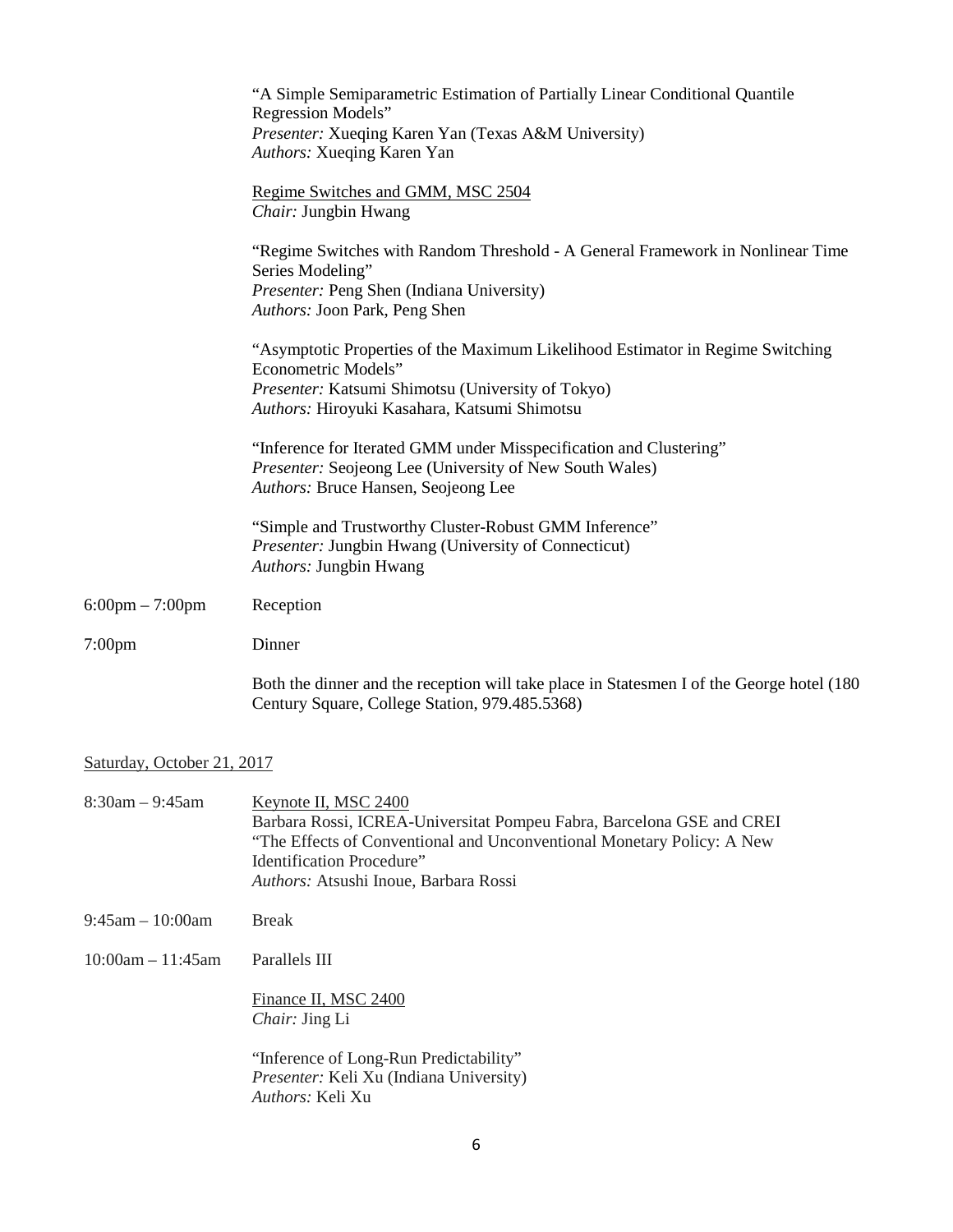"Unit Root, Mean Reversion and Nonstationarity in Financial Time Series" *Presenter:* Joon Park (Indiana University) *Authors:* Jihyun Kim, Joon Park

"Rethinking Cointegration and the Expectation Hypothesis of the Term Structure" *Presenter:* Jing Li (Miami University) *Authors:* Jing Li, George Davis

Regression Discontinuity Design, MSC 2500 *Chair:* Marinho Bertanha

"A Correction for RD Designs with Multiple Mismeasurement Types in the Running Variable" *Presenter:* Otavio Bartalotti (Iowa State University) *Authors:* Otavio Bartalotti, Quentin Brummet, Steven Dieterle

"Regression Discontinuity with Spatial Dependence" *Presenter:* Beau Sauley (University of Cincinnati) *Authors:* Gary Cornwall, Beau Sauley

"Regression Discontinuity Designs Using Covariates" *Presenter:* Sebastian Calonico (University of Miami) *Authors:* Sebastian Calonico, Matias Cattaneo, Max Farrell, Rocio Titiunik

"Impossible Inference in Econometrics: Theory and Applications" *Presenter:* Marinho Bertanha (University of Notre Dame) *Authors:* Marinho Bertanha*,* Marcelo Moreira

Forecasting, MSC 2501 *Chair:* Feng Liu

"Time-varying Uncertainty and Exchange Rate Predictability" *Presenter:* Knut Are Aastveit (Norges Bank and BI Norwegian Business School) *Authors:* Knut Are Aastveit, Francesco Ravazzolo, Herman van Dijk

"The Real-Time Properties of the Bank of Canada's Staff Output Gap Estimates" *Presenter:* Rodrigo Sekkel (Bank of Canada) *Authors:* Julien Champagne, Guillaume Poulin-Bellisle, Rodrigo Sekkel

"Financial Nowcasts and Their Usefulness in Macroeconomic Forecasting" *Presenter:* Saeed Zaman (Federal Reserve Bank of Cleveland) *Authors:* Edward Knotek II, Saeed Zaman

"Improving the Power of the Diebold-Mariano-West Test for Least Squares Predictions" *Presenter:* Feng Liu (University of Mississippi) *Authors:* Walter Mayer, Feng Liu, Xin Dang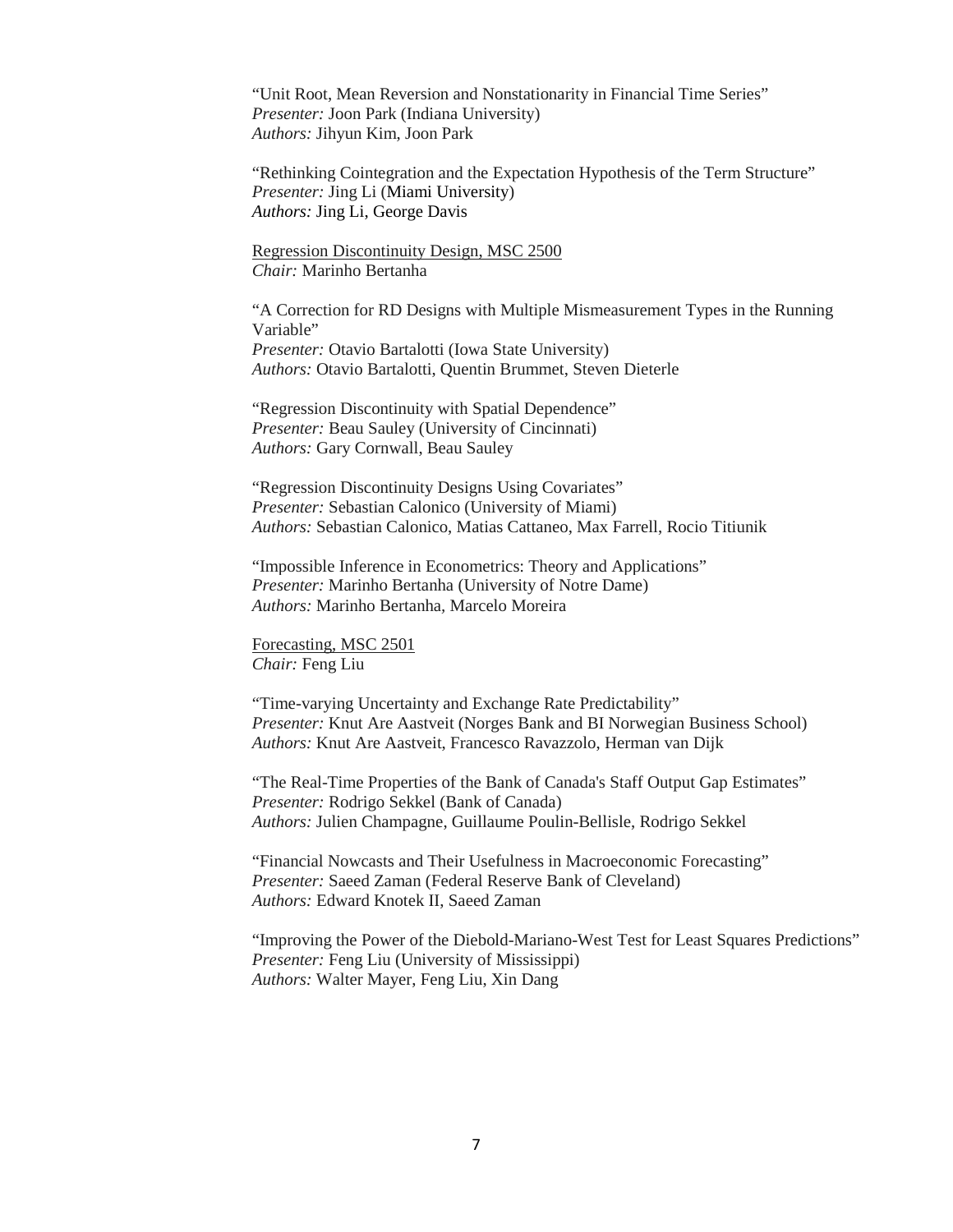Panel Data I, MSC 2502 *Chair:* Jessie Coe

"Should We Use IV to Estimate Dynamic Linear Probability Models with Fixed Effects?" *Presenter:* Andrew Adrian Pua (Xiamen University) *Authors:* Andrew Adrian Pua

"Half-Panel Jackknife Fixed Effects Estimation of Panels with Weakly Exogenous Regressors" *Presenter:* Alexander Chudik (Federal Reserve Bank of Dallas) *Authors:* Alexander Chudik, M. Hashem Pesaran, Jui-Chung Yang

"Identification and Estimation of Panel Data Models with Group Structures" *Presenter:* Qiankun Zhou (Louisiana State University) *Authors:* Ruiqi Liu, Anton Schick, Zuofeng Shang, Yonghui Zhang, Qiankun Zhou

"Linear Panel Model with at Random Item Non-Response" *Presenter:* Jessie Coe (University of Texas at Austin) *Authors:* Jessie Coe

Monetary and Fiscal Policy, MSC 2503 *Chair:* Sandeep Kumar Rangaraju

"A Structural Investigation of Monetary Policy Shifts" *Presenter:* Xin Wei (Indiana University) *Authors:* Yoosoon Chang, Fei Tan, Xin Wei

"Monetary Policy and Welfare Issues in the Economy with Shifting Trend Inflation" *Presenter:* Ha Le Thanh (National Graduate Institute for Policy Studies) *Authors:* Ha Le Thanh

"Tax News in Recessions and Expansions" *Presenter:* Sandeep Rangaraju (Weber State University) *Authors:* Ana María Herrera and Sandeep Kumar Rangaraju

Public Economics, MSC 2504 *Chair:* Martijn Van Hasselt

"Does Youth Training Lead to Better Job Quality? Evidence from Job Corps" *Presenter:* German Blanco (Illinois State University) *Authors:* German Blanco*,* Alfonso Flores-Lagunes

"Incentives for Girls and Gender Bias in India" *Presenter:* Uttara Balakrishnan (University of Maryland) *Authors:* Uttara Balakrishnan

"The Effects of Highly-Publicized Police Use-of-Force on Policing, Trust, and Crime" *Presenter:* Wei Long (Tulane University) *Authors:* Cheng Cheng, Wei Long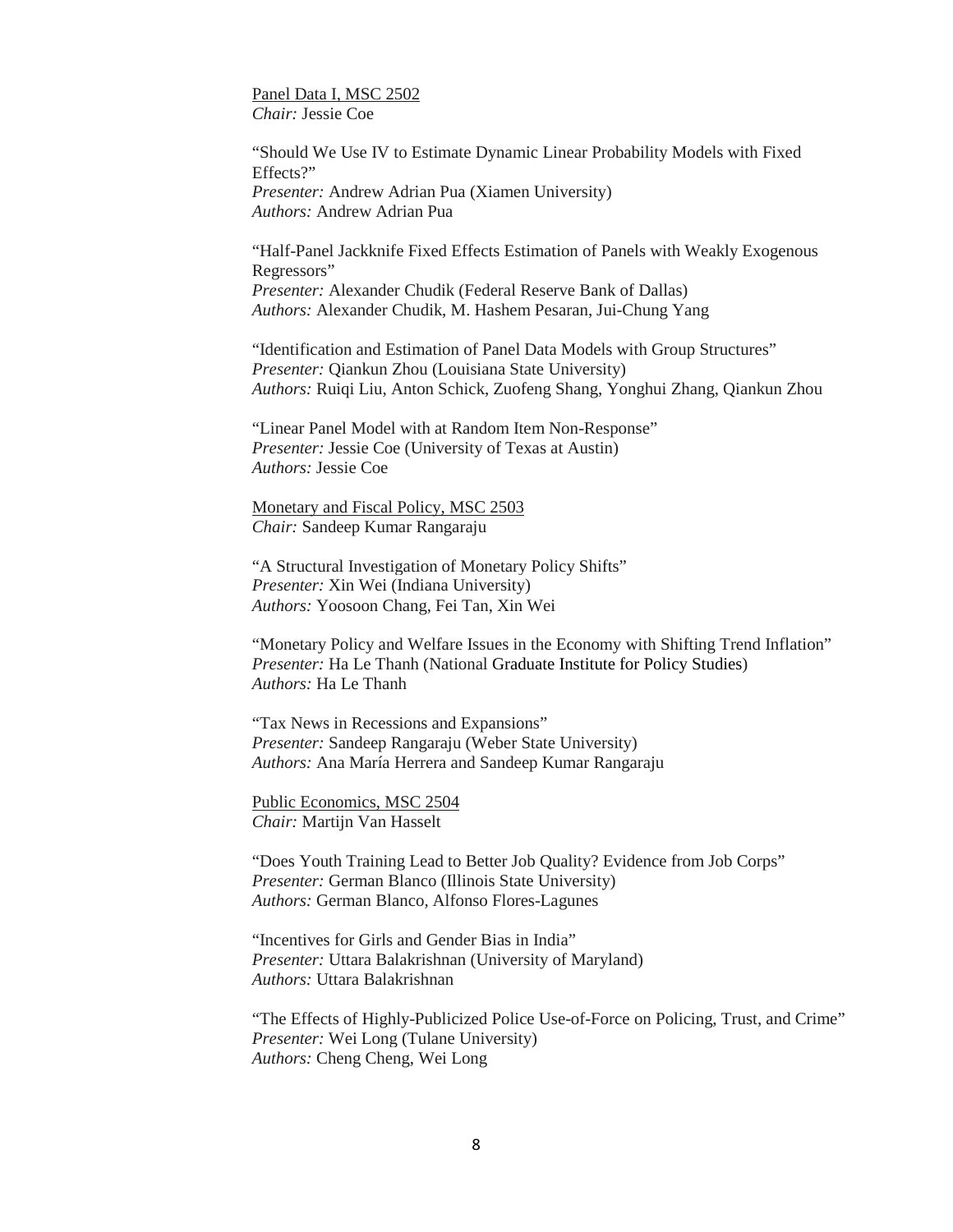|                      | "Troubled in School: Does Parental Involvement Matter for Adolescents?"<br>Presenter: Martjin Van Hasselt (University of North Carolina at Greensboro)<br>Authors: Jonathan Norris, Martijn van Hasselt |
|----------------------|---------------------------------------------------------------------------------------------------------------------------------------------------------------------------------------------------------|
| $11:45am - 1:15pm$   | Lunch at Simpson Drill Field                                                                                                                                                                            |
| $1:15$ pm $-3:00$ pm | Parallels IV                                                                                                                                                                                            |
|                      | Social Networks, MSC 2500<br>Chair: Sida Peng                                                                                                                                                           |
|                      | "Identification and Estimation of Peer Effects in Social Network with Measurement<br>Error"<br>Presenter: Wenzheng Gao (Texas A&M University)<br>Authors: Wenzheng Gao                                  |
|                      | "Semiparametric Estimation of Network Formation Models with Homophily and Degree<br>Heterogeneity"<br>Presenter: Peter Toth (University of Texas at Austin)<br>Authors: Peter Toth                      |
|                      | "Role of Peer Effects in Social Protest"<br>Presenter: Huibin Weng (University of Cincinnati)<br>Authors: Olivier Parent, Huibin Weng, Abdallah Zouache                                                 |
|                      | "Heterogeneous Endogenous Effects in Networks"<br>Presenter: Sida Peng (Microsoft Research)<br>Authors: Sida Peng                                                                                       |
|                      | Large Dimensional Models, MSC 2501<br>Chair: Fei Tan                                                                                                                                                    |
|                      | "Networks and Factor Analysis"<br>Presenter: R. Andrew Butters (Indiana University)<br>Authors: Scott Brave, R. Andrew Butters                                                                          |
|                      | "Lasso Variable Selection in Predictive Mixed-Frequency Models"<br>Presenter: Clément Marsilli (Banque de France)<br>Authors: Clément Marsilli                                                          |
|                      | "Regime Switching Models with Multiple Dynamic Factors"<br>Presenter: Shi Qiu (Indiana University)<br>Authors: Yoosoon Chang, Joon Park, Shi Qiu                                                        |
|                      | "Bayesian Analysis of High-Dimensional DSGE Models"<br>Presenter: Fei Tan (Saint Louis University)<br>Authors: Siddhartha Chib, Fei Tan                                                                 |
|                      |                                                                                                                                                                                                         |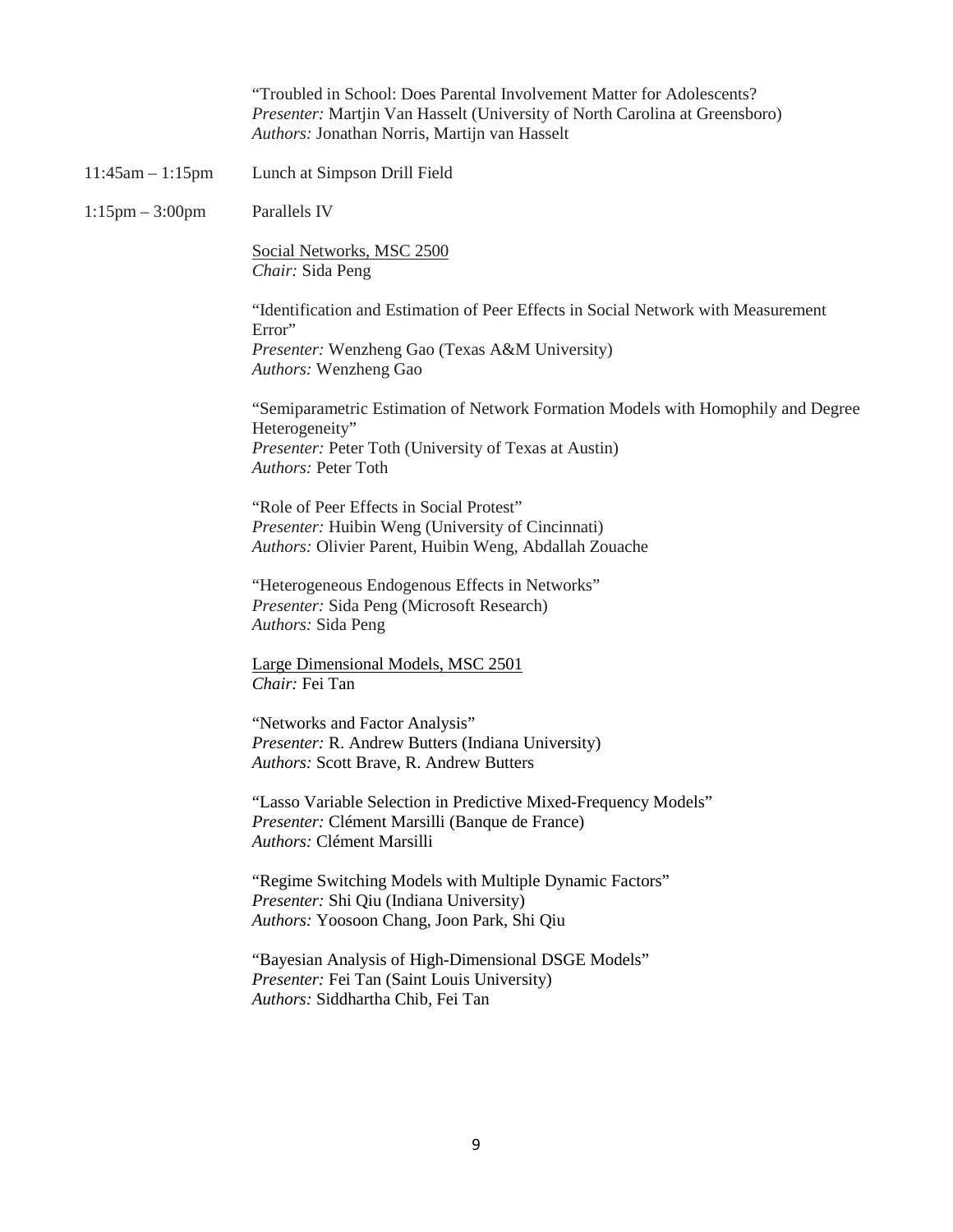Business Cycles, MSC 2502 *Chair:* Richard Ashley

"The Dynamics of Labor Reallocation under Uncertainty" *Presenter:* Justin Lee (Federal Reserve Bank of Dallas) *Authors:* Soojin Jo, Justin Lee

"Quantile-Based Asymmetric Dynamics of the Real GDP Growth" *Presenter:* Xiaochun Liu (University of Alabama) *Authors:* Xiaochun Liu

"Generalized Band Spectrum Estimation of the New Keynesian Phillips Curve" *Presenter:* Junjie Guo (Indiana University) *Authors:* Jinho Choi, Juan Carlos Escanciano, Junjie Guo

"New Results on the Undesirability of Bandpass Filtering Dynamic Regression Models, with a Proposed Solution" *Presenter:* Richard Ashley (Virginia Tech) *Authors:* Richard Ashley, Randall Verbrugge

Panel Data II, MSC 2503 *Chair:* Cindy S.H. Wang

"The Factor Analytical Approach in Near Unit Root Panels" *Presenter:* Milda Norkute (Lund University) *Authors:* Milda Norkute, Joakim Westerlund

"Uniform Inference for Conditional Factor Models with Instrumental and Idiosyncratic Betas" *Presenter:* Xiye Yang (Rutgers University) *Authors:* Yuan Liao, Xiye Yang

"A Unifed Approach on the Local Power of LLC and IPS Tests" *Presenter:* Zhongwen Liang (SUNY Albany) *Authors:* Zhongwen Liang

"Contagion, Systemic Risk and Diagnostic Tests in Large Mixed Panels" *Presenter:* Cindy S.H. Wang (CORE UC Louvain and National Tsing Hua University) *Authors:* Cindy S.H. Wang, Cheng Hsiao, Hao-Hsiang Yang

Spatial Analyses, MSC 2504 *Chair:* J. Isaac Miller

"A Matrix Exponential Spatial Panel Model with Heterogeneous Coefficients" *Presenter:* James LeSage (Texas State University) *Authors:* James LeSage, Yao-Yu Chih

"Adaptive Estimation of Pure Spatial Models" *Presenter:* Jungyoon Lee (Royal Holloway, University of London) *Authors:* Jungyoon Lee, Peter Robinson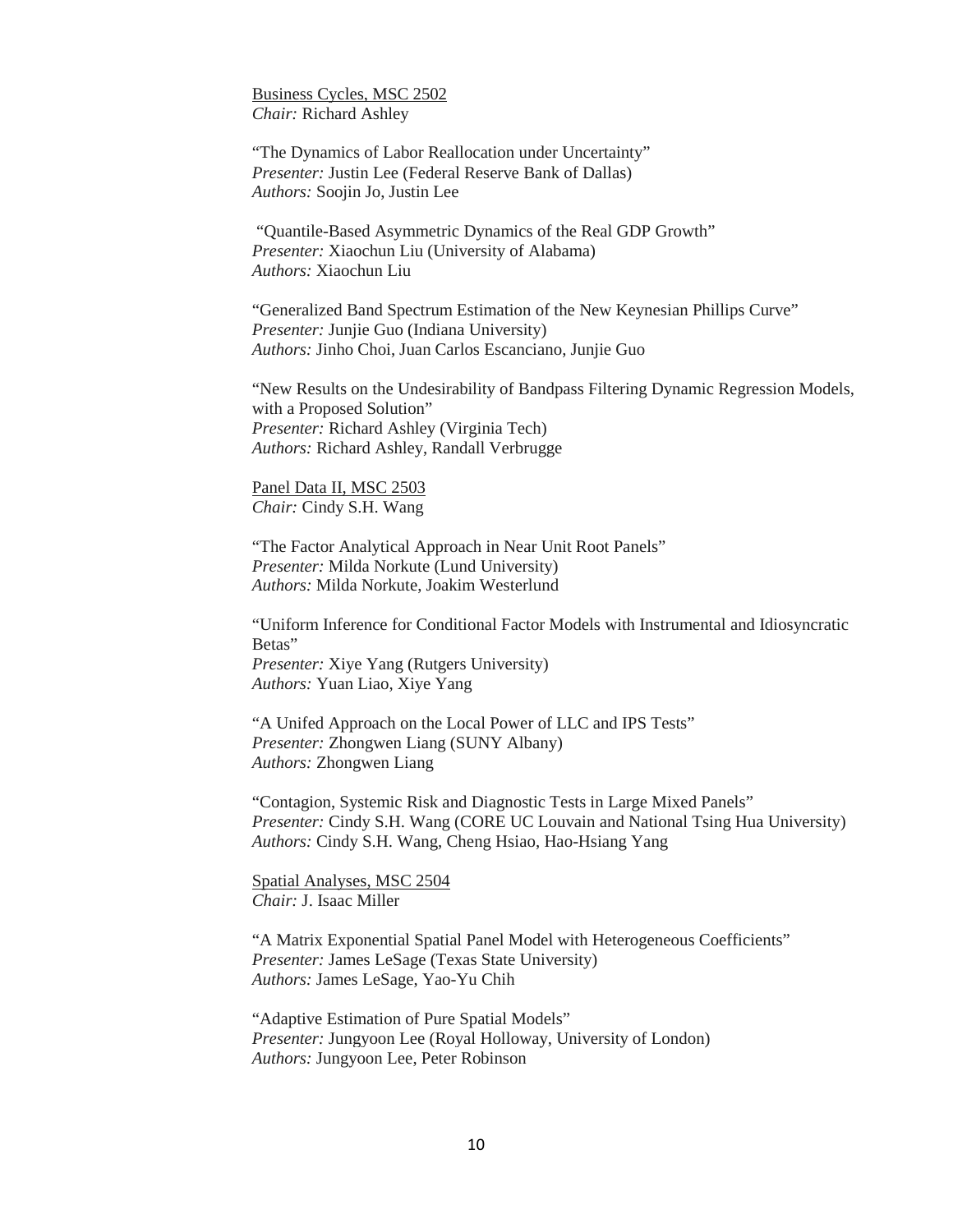|                                   | "Misspecification Testing in Spatial Autoregressive Models"<br>Presenter: Francesca Rossi (University of Verona)<br>Authors: Jungyoon Lee, Peter Phillips, Francesca Rossi                   |
|-----------------------------------|----------------------------------------------------------------------------------------------------------------------------------------------------------------------------------------------|
|                                   | "Local Climate Sensitivity: A Statistical Approach for a Spatially Heterogeneous Planet"<br>Presenter: J. Isaac Miller (University of Missouri at Columbia)<br><b>Authors: Isaac Miller</b>  |
| $3:00 \text{pm} - 3:15 \text{pm}$ | <b>Break</b>                                                                                                                                                                                 |
| $3:15 \text{pm} - 5:00 \text{pm}$ | Parallels V                                                                                                                                                                                  |
|                                   | Treatment Effects II, MSC 2500<br>Chair: Tymon Sloczynski                                                                                                                                    |
|                                   | "Inference on Breakdown Frontiers"<br>Presenter: Alexandre Poirier (University of Iowa)<br>Authors: Matthew Masten, Alexandre Poirier                                                        |
|                                   | "Specification Tests for the Propensity Score"<br>Presenter: Pedro Sant'Anna (Vanderbilt University)<br>Authors: Pedro Sant'Anna, Xiaojun Song                                               |
|                                   | "Instrument Validity in Local Average Treatment Effect Models"<br>Presenter: Zhenting Sun (University of California in San Diego)<br>Authors: Zhenting Sun                                   |
|                                   | "Mostly Harmless Simulations? On the Internal Validity of Empirical Monte Carlo<br>Studies"<br>Presenter: Tymon Sloczynski (Brandeis University)                                             |
|                                   | Authors: Arun Advani, Tymon Sloczynski                                                                                                                                                       |
|                                   | News, Uncertainty and Monetary Policy, MSC 2501<br>Chair: Tatevik Sekhposyan                                                                                                                 |
|                                   | "Agnosticism in the Relationship between Monetary Policy Shocks and Market Interest<br>Rates"                                                                                                |
|                                   | Presenter: Victor Valcarcel (University of Texas at Dallas)<br><b>Authors: Victor Valcarcel</b>                                                                                              |
|                                   | "Monetary Policy News and Systemic Risk at the Zero Lower Bound"<br>Presenter: Pavel Kapinos (Federal Reserve Bank of Dallas)<br><b>Authors: Pavel Kapinos</b>                               |
|                                   | "Monetary Shock Measurement and Stock Markets"<br>Presenter: Arabinda Basistha (West Virginia University)<br>Authors: Arabinda Basistha and Richard Startz                                   |
|                                   | "Asymmetries in Monetary Policy Uncertainty: New Evidence from Financial Forecasts"<br>Presenter: Tatevik Sekhposyan (Texas A&M University)<br>Authors: Tatjana Dahlhaus, Tatevik Sekhposyan |
|                                   |                                                                                                                                                                                              |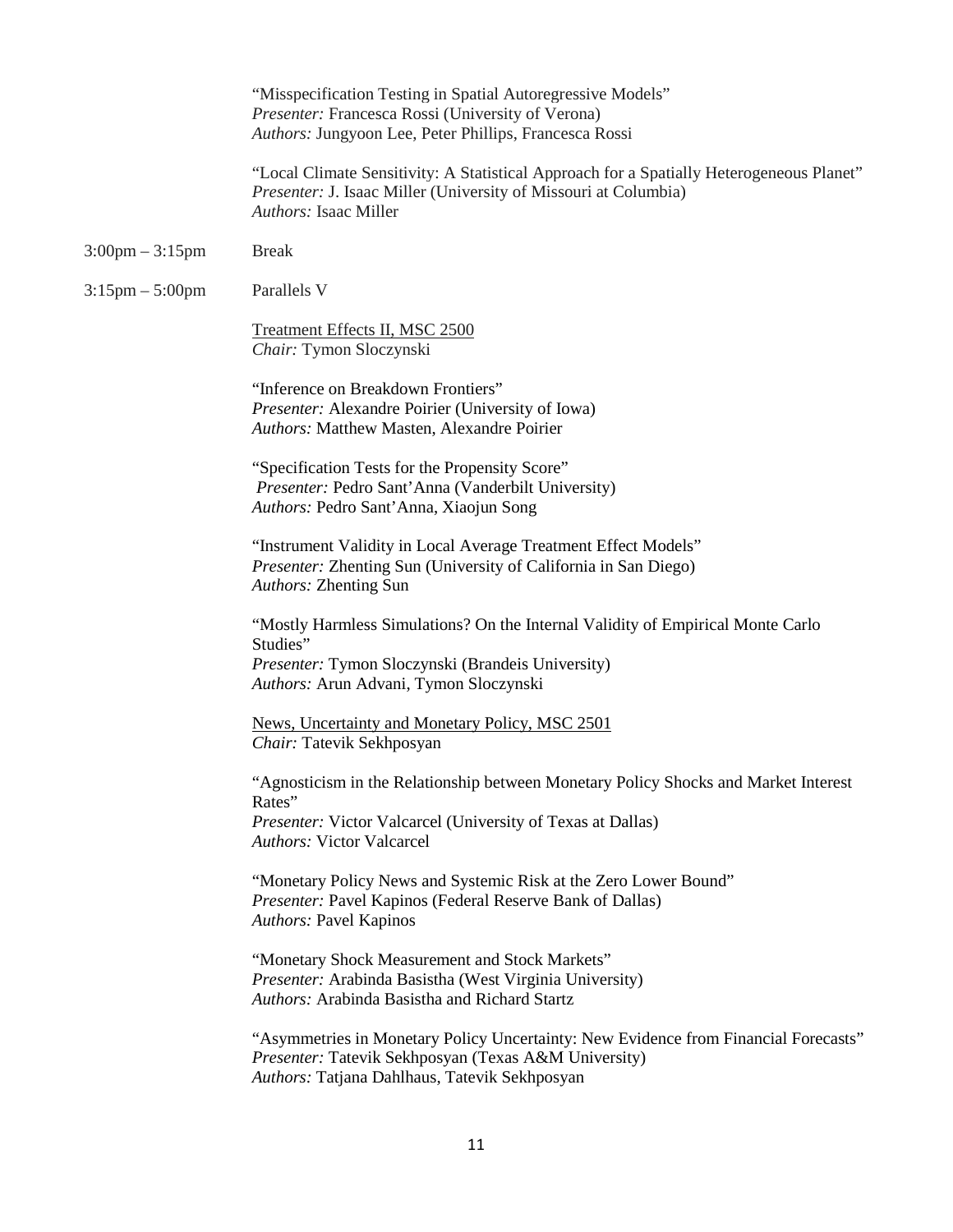Inequality II, MSC 2502 *Chair:* Yoosoon Chang

"Rising Wage Inequality and Human Capital Investment" *Presenter:* Carolyn Sloane (University of California at Riverside) *Authors:* Lancelot Henry de Frahan, Carolyn Sloane

"Geographic Inequality of Economic Well-Being among U.S. Cities: Evidence from Micro Panel Data" *Presenter:* Chi-Young Choi (University of Texas at Arlington) *Authors:* Chi-Young Choi, Alexander Chudik

"Identifying and Estimating the Long-run Effect of Income Distribution on Aggregate Consumption" *Presenter:* Yoosoon Chang (Indiana University) *Authors:* Yoosoon Chang, Changsik Kim, Hwagyun Kim

Bootstrap, MSC 2503 *Chair:* Zheng Fang

"Validity of Wild Bootstrap Inference with Clustered Errors" *Presenter:* Antoine Djogbenou (Queen's University) *Authors:* Antoine Djogbenou, James MacKinnon, Morten Nielsen

"Fixed-b Asymptotic Theory for the Dependent Wild Bootstrap" *Presenter:* Yeonwoo Rho (Michigan Technological University) *Authors:* Yeonwoo Rho

"A Unifed Robust Bootstrap Method for Sharp/Fuzzy Mean/Quantile Regression Discontinuity/Kink Designs" *Presenter:* Yuya Sasaki (Vanderbilt University) *Authors:* Harold Chiang, Yu-Chin Hsu, Yuya Sasaki

"Improved Inference on the Rank of a Matrix with Applications to IV and Cointegration Models" *Presenter:* Zheng Fang (Texas A&M University) *Authors:* Qihui Chen, Zheng Fang

Special Topics, MSC 2504 *Chair*: Donggyu Sul

"A Competing Risks Model with Time-Varying Heterogeneity and Simultaneous Failure" *Presenter:* Ruixuan Liu (Emory University) *Authors:* Ruixuan Liu

"Nonparametric Bayesian Inference on Stochastic Dominance" *Presenter:* Longhao Zhuo (University of Missouri at Columbia) *Authors:* Longhao Zhuo

"Revisiting Simpson's Paradox: a Statistical Misspecification Perspective" *Presenter:* Aris Spanos (Virginia Tech) *Authors:* Aris Spanos